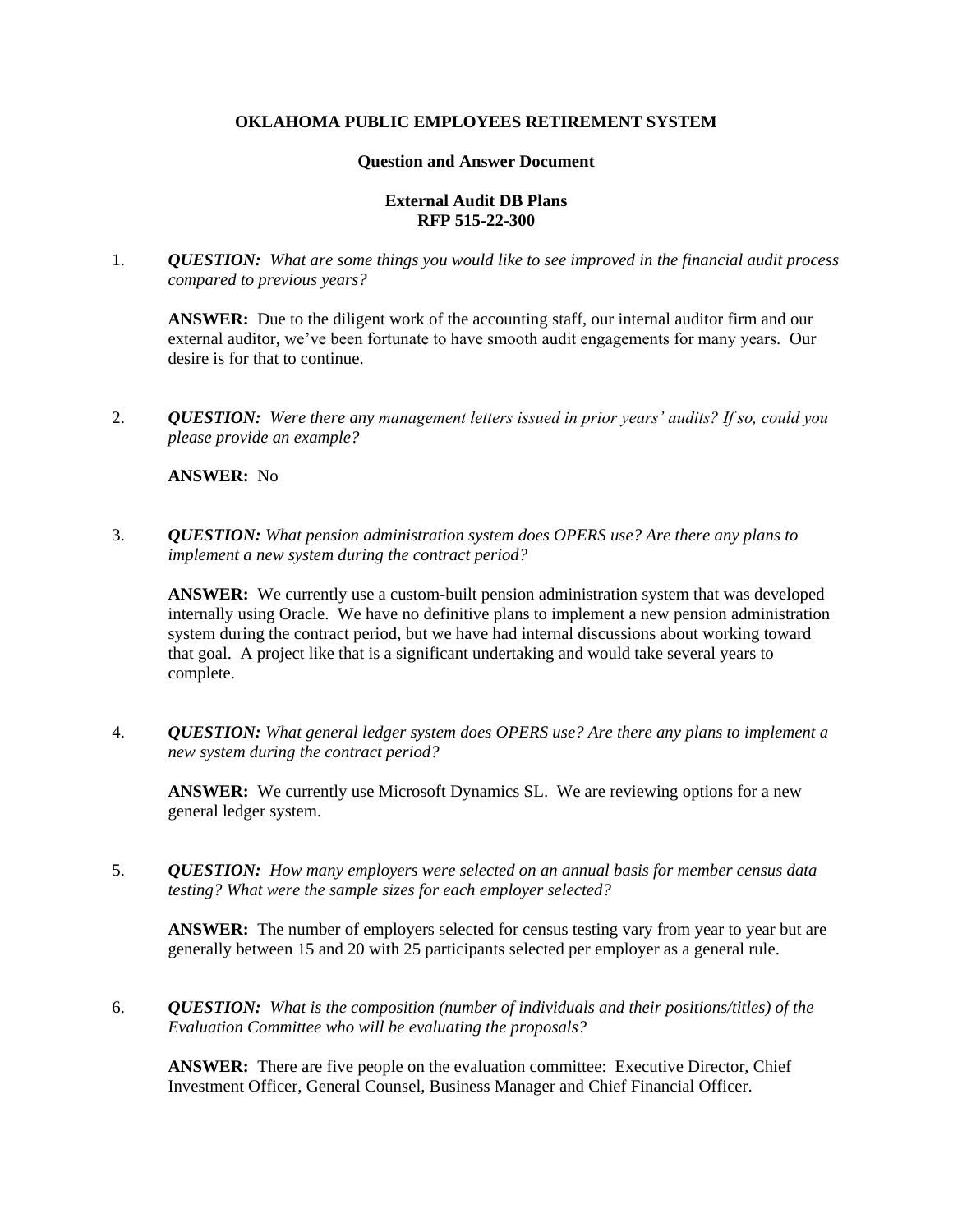7. *QUESTION: Item number 5 in the Bid Proposals section of the RFP requests evidence of our firm's good standing. Is a screen shot from the Oklahoma Accountancy Board's website of our firm's approval to perform audits for Oklahoma governmental entities sufficient? If not, please clarify this request.*

# **ANSWER:** Yes

8. *QUESTION: Item number 7 in the Bid Proposals section of the RFP requests our firm's completed non-collusion certification and the supplier contract and indicates that the forms are attached, however no such forms were included. Can you please provide the requested forms?*

**ANSWER:** Yes. Those forms are available on the OPERS website at: <https://www.opers.ok.gov/rfp-external-audit>

9. *QUESTION: When did the prior audit firm typically perform their interim fieldwork and for how many weeks? When did they perform their final fieldwork and for how long?* 

#### **ANSWER:**

|                   | Date            |              |              |           |
|-------------------|-----------------|--------------|--------------|-----------|
| <b>Engagement</b> | Range           | <b>Weeks</b> | <b>Hours</b> | Personnel |
| OPERS/URSJJ       |                 |              | 250-300      |           |
| Interim           | Jun 1 - Jul 15  | 1            |              | $1 - 2$   |
| Final             | Aug 20 - Sep 30 | 3            |              | $2 - 3$   |
| GASB 68/75        | May 15 - Jul 15 |              | 180-240      | 3         |

10. *QUESTION: How many hours did the prior year auditor spend on the audits of the financial statements and the schedules of employer allocations of the OPERS Plan and the URSJJ Plan?* 

**ANSWER:** Please see the response to question 9 above.

11. *QUESTION: How many staff personnel and for how many weeks did the prior year audit firm have working on the audits of the financial statements and the schedules of employer allocations of the OPERS Plan and the URSJJ Plan?*

**ANSWER:** Please see the response to question 9 above.

12. *QUESTION: What were the prior year's fees for the financial statement audits and audits of the schedule of employer allocations and related schedules for the OPERS Plan and the URSJJ Plan?* 

**ANSWER:** The total contractual fees for the FY2021 audits were \$73,000.